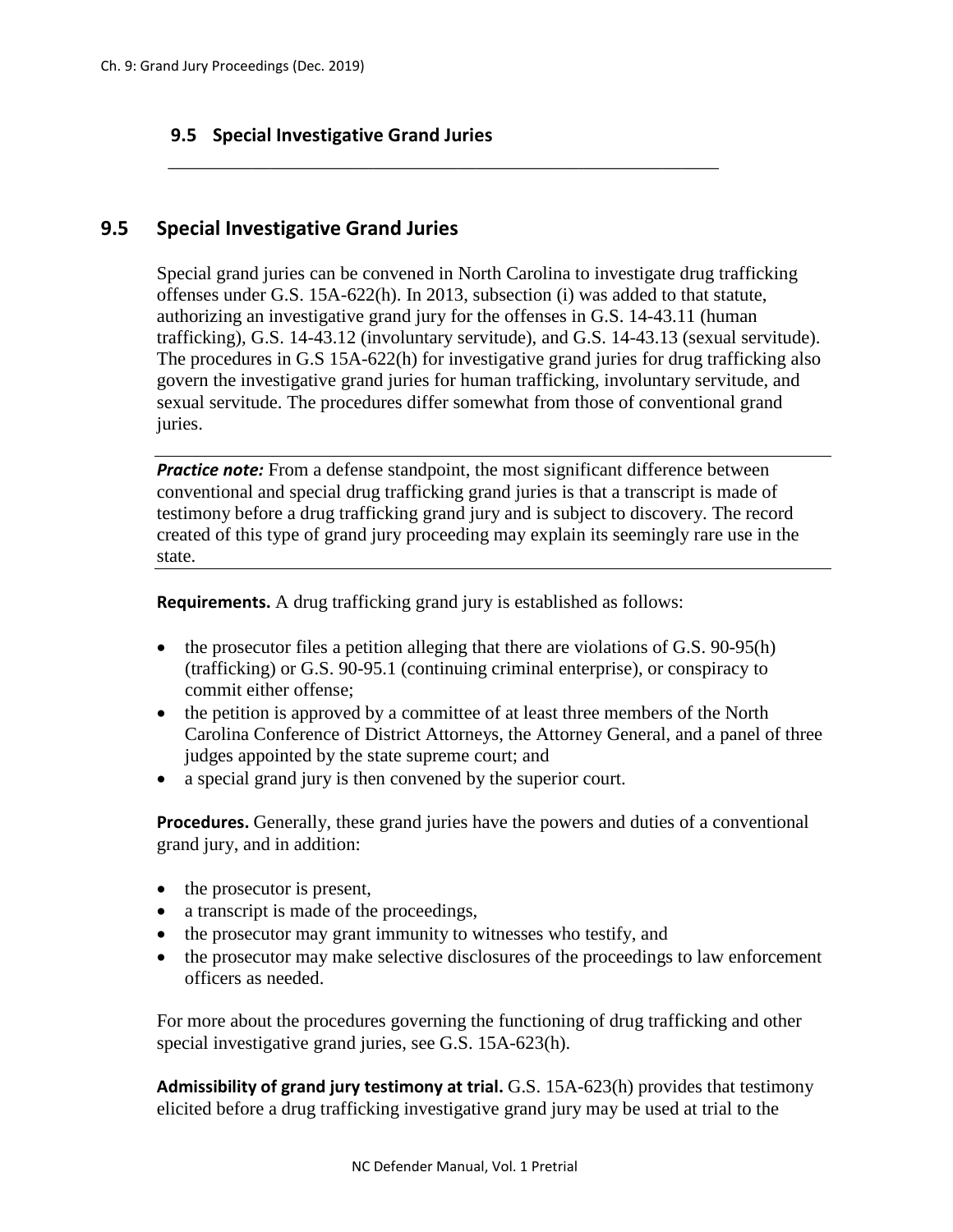extent it is relevant and admissible. This language suggests that the State may be able to offer investigative grand jury testimony for substantive purposes at trial in limited circumstances. *See State v. Minter*, 111 N.C. App. 40 (1993) (noting this possibility). It will be the rare case, however, in which the testimony will meet the requirements for admission as substantive evidence.

First, grand jury testimony is "testimonial" under the Confrontation Clause of the Sixth Amendment to the U.S. Constitution. If the witness who appeared before the grand jury is unavailable for cross-examination at trial, his or her testimony is inadmissible against the defendant unless it satisfies one of the exceptions described in *Crawford v. Washington*, 541 U.S. 36, 68 (2004). *See also* Jessica Smith, *Crawford & the Confrontation Clause* at 11 & n. 57*,* NORTH CAROLINA [SUPERIOR COURT JUDGES'](https://benchbook.sog.unc.edu/evidence/guide-crawford-confrontation-clause) [BENCHBOOK](https://benchbook.sog.unc.edu/evidence/guide-crawford-confrontation-clause) (July 2018) (grand jury testimony is testimonial and must meet one of *Crawford* exceptions to be admissible at trial)*.*

Second, even if admission of grand jury testimony complies with the Confrontation Clause, the State will be hard pressed to satisfy an applicable hearsay exception under North Carolina's evidence rules. The State cannot meet the hearsay exception for former testimony because under that exception the party against whom the testimony is offered must have had the opportunity to examine the witness at the previous proceeding—that is, at the grand jury proceedings. *See* N.C. R. EVID. 804(b)(1); *see also* N.C. R. EVID. 801 Official Commentary (North Carolina did not adopt Fed. R. Evid. 801(d)(1), which allows use of prior testimony in additional circumstances). In a rare case, the State still may be able to offer investigative grand jury testimony for non-substantive purposes—for example, to impeach or corroborate a grand jury witness who testifies at trial (assuming the applicable rules on impeachment or corroboration are met). *See State v. Minter*, 111 N.C. App. 40, 47 (1993) (State could use investigative grand jury testimony to impeach testimony of recalcitrant witness under "extraordinary facts of the case" after the witness denied his earlier sworn statements to the grand jury). *But see supra* "Secrecy of proceedings" in § 9.3D, Proceedings before Grand Jury (discussing limits on use of testimony before regular grand jury).

If the State offers prior grand jury testimony of a witness who does not testify at trial, defense counsel should object on both Confrontation Clause and hearsay grounds.

**Discovery of testimony.** Unlike the procedures for conventional grand juries, a transcript is made of testimony taken before a special investigative grand jury. This transcript is subject to discovery. G.S. 15A-623(h)(2) provides that the superior court may order the record of the proceedings of a special investigative grand jury disclosed to the defendant to protect the defendant's constitutional or statutory rights to discovery pursuant to G.S. 15A-903. Even without a court order, the prosecutor would appear to be required to turn over the record of the proceedings. Under G.S. 15A-623(h)(2), a transcript of the proceedings is made available to the prosecutor and, under the open-file discovery requirements in G.S. 15A-903, the defendant is entitled to the complete files of all law enforcement agencies, investigatory agencies, and prosecutors' offices involved in the investigation or prosecution of the case. *See supra* Chapter 4, Discovery (2d ed. 2013).